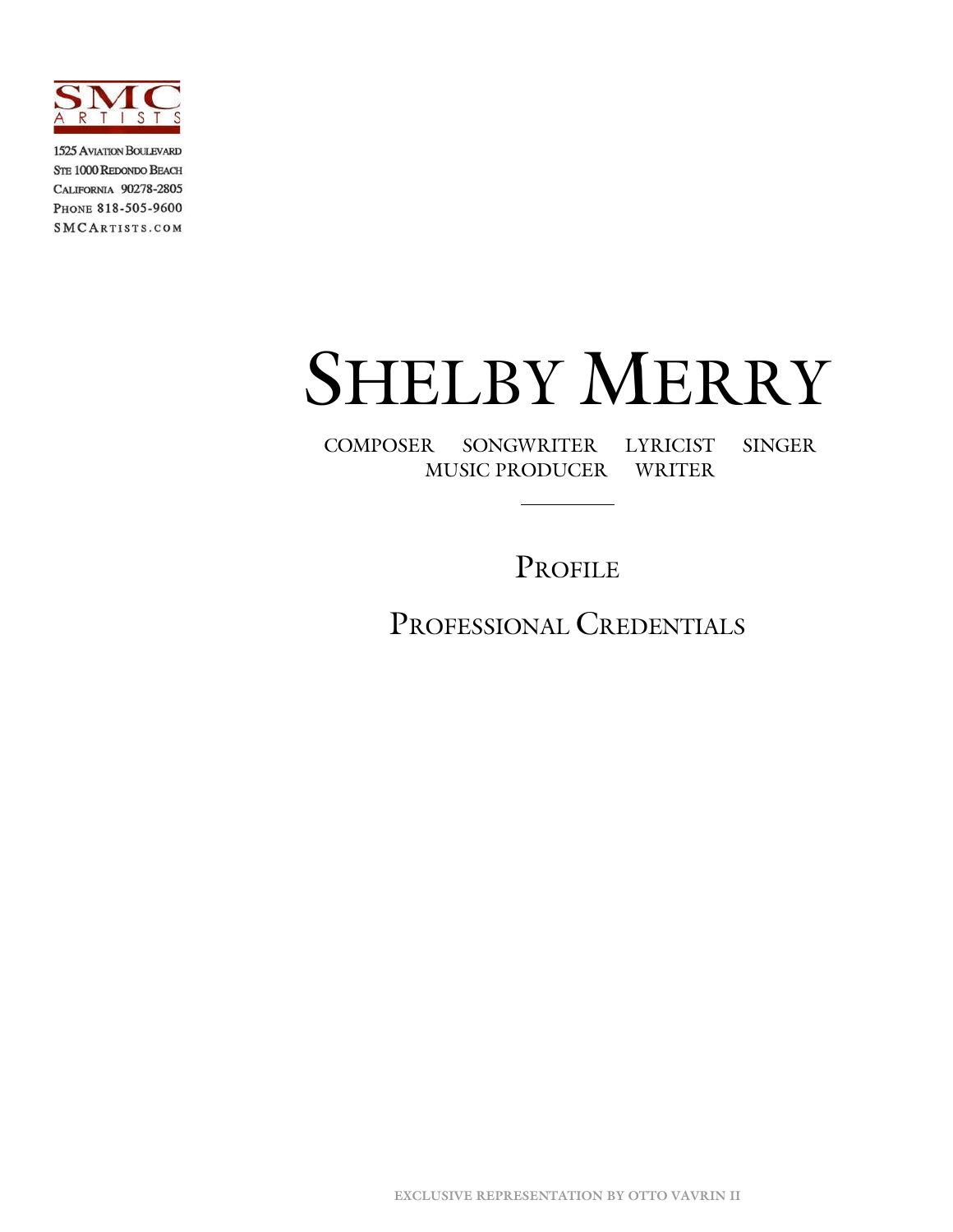

**1525 AVIATION BOULEVARD STE 1000 REDONDO BEACH** CALIFORNIA 90278-2805 PHONE 818-505-9600 SMCARTISTS.COM

## SHELBY MERRY



"*My first gig was playing between a tattoo parlor and a skate shop. I knew I could only go up from there."*

From a small town in southeastern Ohio, to performing in metropolitan areas that include Chicago, Nashville and Charleston, West Virginia, it is hard to imagine that music was not Shelby Merry's first choice. She was determined to be a writer.

Shelby's interest in writing was borne from a mother who is a deejay, as well as a writer and voice talent for

commercials, whose work spans both radio and Television.

Taking advantage of her considerable influence at the radio station, Shelby was given the opportunity to not only do commercials, but to have her own radio show on Saturday nights. And, she was still in high school.

It was college where the catharsis began. Music was her future.

Playing guitar evolved into writing songs; piano, trumpet and drums followed, and most recently violin. Performing at various venues around the country, she toured with This Love, and was opening for Twenty-One Pilots. Shelby's followings grew to the hundreds of thousands on the Internet.

Shelby was inspired to write "**[When the Darkness Comes](https://www.youtube.com/watch?v=Z9--uTfjP2o)**," based on the *Maze Runner* series of books. The song went viral, and caught the attention of the director and composer of a film being made of the same name based on the books. Wes Ball and John Paesano decided to re-record the piece, and use it in the film. A comparable situation occurred when director Robert Schwentke was making *Allegiant Pt. 1*. He asked to use her song "**[This is Our War](https://www.youtube.com/watch?v=Z9--uTfjP2o)**," not only in the film, but also in the marketing of the film.

Amidst all this activity, Shelby's music caught the attention of Conan O'Brien

and his company Conaco. They were preparing the animated series Final Space, created by Olan Rogers, for Turner Broadcasting and Netflix. Shelby was attached as composer and songwriter. A soundtrack of Season's One and Two have already been released. A third season is highly anticipated.

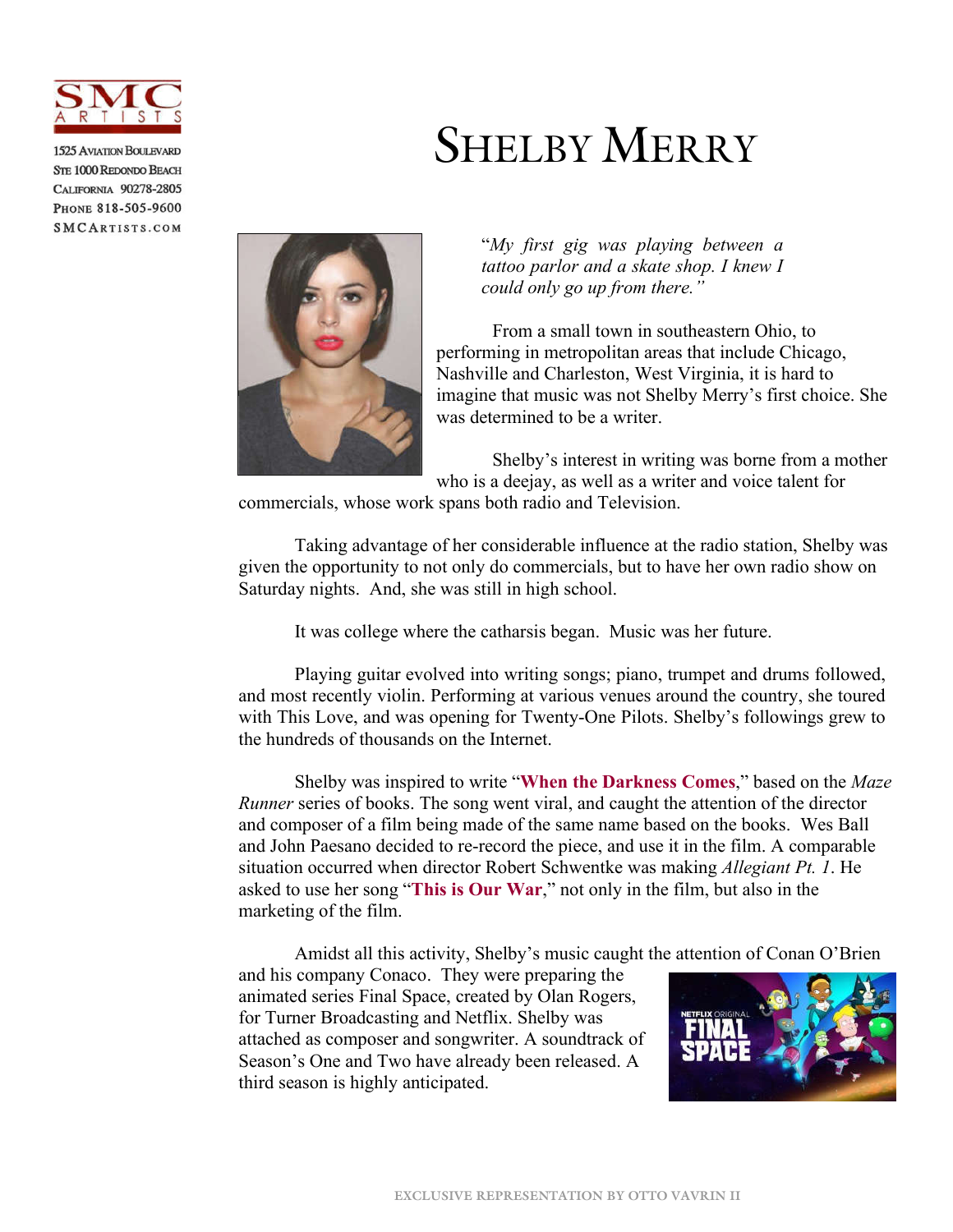

Augmenting her Television and individual songwriting, Shelby has collaborated with deejays and the contemporary, controversial category of "trance artists," that include Phallen, Sean Tyas, John Askew and Rodge.

A Shelby perspective—

*"I've learned that it is wise to create for yourself first. When you care the most of what others may think of your music, you overthink it. I believe everyone has that little special something in their creations, and it's important to find what it is, and protect it."*



And, still wanting to write, Shelby has published her first novel, *Second Planet*. It is a sci-fi adventure, eons in the future, where the Earth is dying. The world runs under one central government known as The Union, a ruthless and desperate organization, on a search to find another planet for colonization. The makings of a motion picture? Shelby has already written a soundtrack.

Shelby is a resident of Nashville, Tennessee.